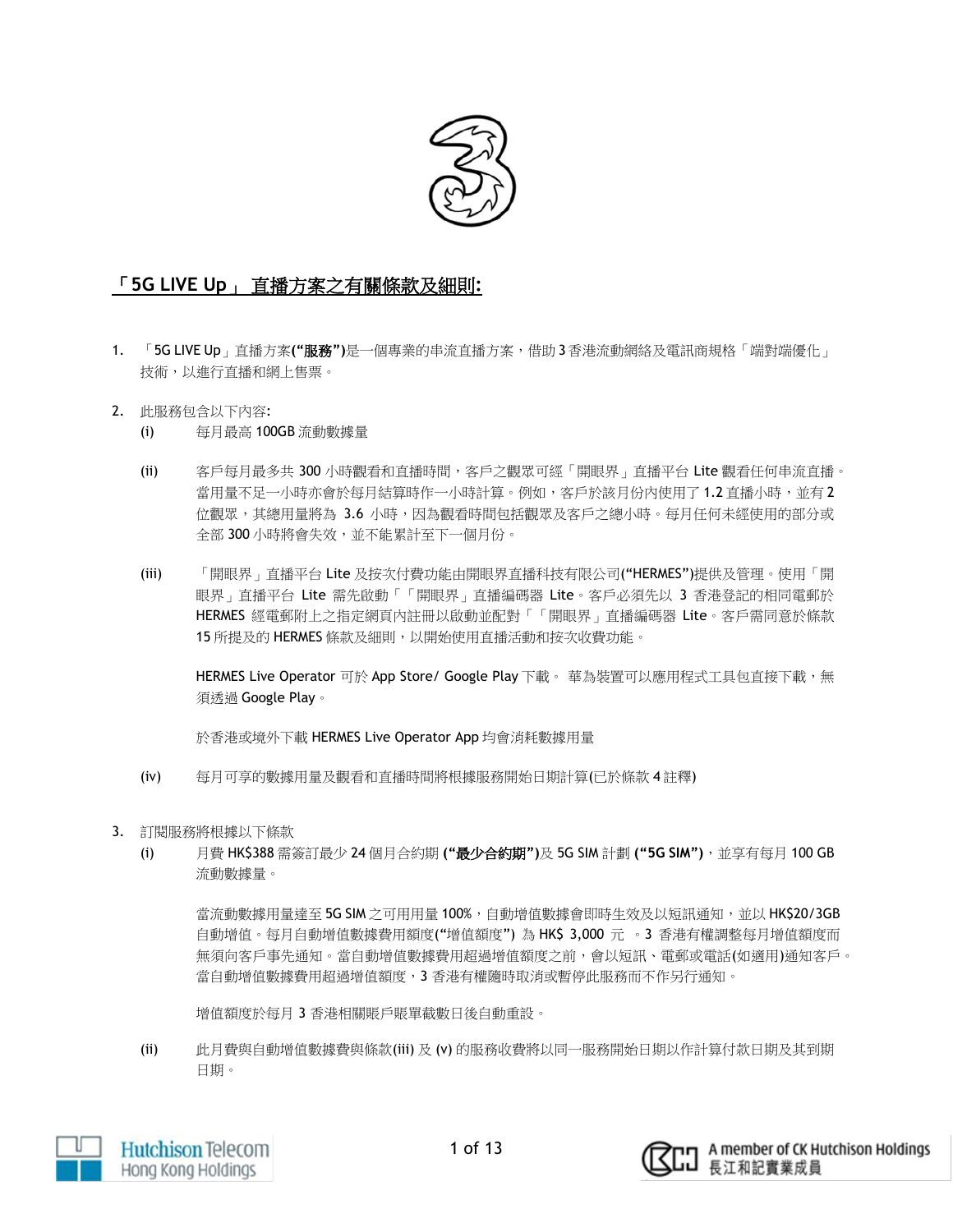- (iii) 月費 HK\$600 並需簽訂最少合約期,以使用「開眼界」直播平台 Lite 按次付費功能及每月共 300 小時的 觀看和直播時間。
- (iv) 「開眼界」直播編碼器 Lite 的價格為 HK\$7,200 (一次性付款)。如客戶申請服務時未有「開眼界」直播 編碼器 Lite 現貨, 需預繳 HK\$7,200。
- (v) 行政費為每月 HK\$18
- (vi) 當客戶總直播時間及觀眾觀看時間每月累積超過 300 小時,其後收費為每小時 HK\$ 2,其後每小時將會 以條款 2(ii)內列明之方式計算。
- (vii) 每張按次收費的售票(如適用) 將徵收 6% 或\$10 的手續費 ,以較高者為準。3 香港有權保留、扣減客戶售 票收入以支付或抵銷客戶任何有責任而尚未繳付 3 香港的費用。任何關於售票的爭議 (包括退款) 將由客 戶及其觀眾直接解決 ; 3 香港並不會安排或參與有關事宜。

3 香港預期於直播活動完結後 40 個工作天內,將扣除上述提及的手續費然後以支票形式支付並郵寄至客 戶賬單登記之地址及名稱。HERMES 將以電郵顯示其活動的售票數量和相關總售票收入。

3 香港將根據上述條款 (i) 至 (vi) 及下列條款 6 直接徵收客戶費用, 3 香港或 HERMES (3 香港的票務代理) 將徵收 客戶於條款(vii)列明之費用。

上述條款(i) 提及的月費 HK\$ 388 為原來月費 HK\$ 418 扣除 HK\$30 回贈後的淨月費,於合約期內月費回贈將按月 回贈於客戶帳戶。合約到期後的月費將以原來計劃費用(或當時計劃費用) 徵收。

客戶申請服務計劃時須預繳 HK\$ 100 SIM 咭費用,並在第一期帳單上退還款項。

4. 服務生效日期以(a)客戶擁有「開眼界」直播編碼器 Lite 並以 HERMES 通知客戶可啟動「開眼界」直播編碼器 Lite 的日期為服務生效日期,此日期不受客戶實際透過 HERMES 電郵之指定網頁以進行配對和啟動服務之日期影響 或 (b)在 3 香港通知客戶可領取「開眼界」直播編碼器 Lite 的第 7 天(以較早者為準)為服務生效日期 **("**服務開始日 期**")**。此外,5G SIM 咭亦會於服務開始日期同步生效。

服務一旦以任何理由或原因暫停或取消,「開眼界」直播編碼器 Lite 將不能繼續透過 HERMES Live Operator 應用 程式使用。

- 5. 客戶可自選於同一合約期內於 3 香港以月費 HK\$98 購買 5G 流動 WiFi 用戶終端裝置 ("5G 路由器"), 路由器需配 置 5G SIM 咭使用。客戶須以信用卡自動轉賬繳付,客戶登記姓名必須與持卡人之姓名相同。
- 6. 客戶可自選 Net+ LIVE 服務("Net+ LIVE"), 月費為 HK\$78。須簽訂最少 12 個月之固定合約期及因應選購此服務適 用之條款細則,Net+ LIVE 須簽訂之固定合約期可能須就此服務之剩餘合約期延長(如適用)。當合約期完結後, 除非客戶終止服務,3 香港將繼續向客戶提供 Net+ LIVE 服務並以 HK\$128 按月收費。
- 7. 假若客戶要求或 3 香港因客戶過失,而導致服務出現取消或終止情況,客戶須同意繳付 3 香港估算可能蒙受的實 際損失,其違約金的金額為於條款 3 (i), (iii),(v)及條款 6 列明的累積月費;及如適用,5G 路由器剩餘合約期之總 費用。違約金將於其取消或終止服務當日即時繳付。



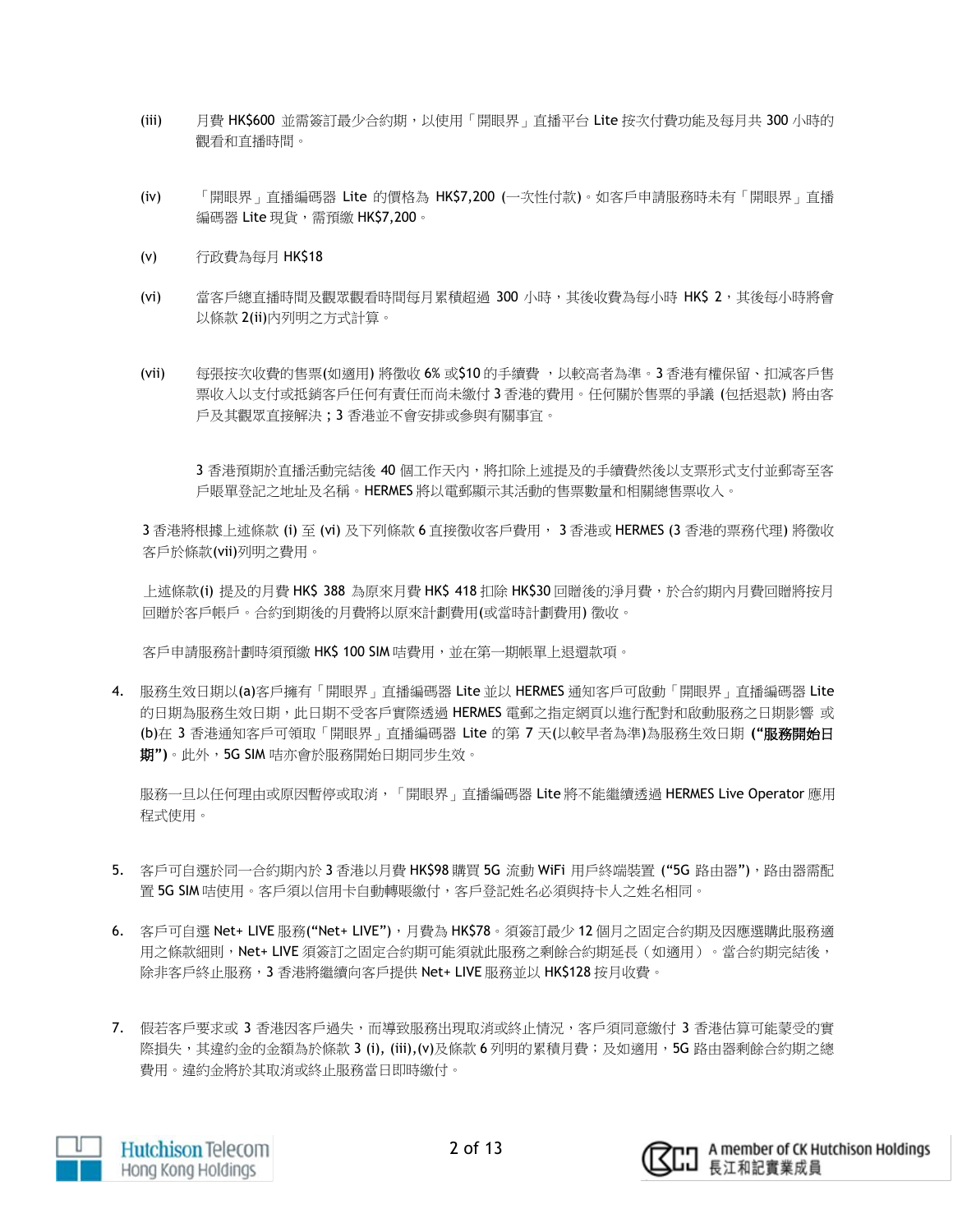- 8. 3 香港並不會保證第三方(包括 HERMES)所提供之服務、硬件或軟件運作能完全乎合客戶期望。客戶有絕對責任承 擔硬件(包括 「開眼界」直播編碼器 Lite 及 5G 路由器)使用時可能發生的任何損失及損壞。「開眼界」直播編碼 器 Lite 只限香港境內使用及運作。
- 9. 除條款 21列明的情況,3 香港並無對服務、軟件或硬件(包括「開眼界」直播編碼器 Lite 及 5G 路由器)作出保證, 無論是明示或默示保證 ; 3 香港並不會對客戶或任何第三方(包括客戶直播中的任何觀眾)有關失敗、故障或不履行 或其他任何行為負責。3 香港明確拒絕所有默示保證,包括默示其可銷售性擔保,對某特定用途的適用性,產權 或非侵犯第三方權利。
- 10. 所有應繳付的月費在任何情況下均不會退還,不論是全額或按比例退還。當服務期限少於一個月,其服務亦會按 整月費計算。
- 11. 此服務只適用 3 香港 5G 流動後付客戶,即條款 3 提及的 5G SIM 服務。
- 12. 按條款 7,客戶必須在服務結算日前不少於 7 天致電 3 客戶服務熱線 1033 以終止服務。服務的終止將於收到服務 終止通知後立即生效,客戶仍可繼續在已繳費的月費期限內使用服務(視情況而定),其相關月份之月費將不會退 還,包括全額或任何按比例原則。
- 13. 當合約期屆滿後,3 香港將繼續提供此服及按當時月費收取費用, 3 香港可不定時調整收費。
- 14. 保留客戶數據(包括串流直播活動) 並不屬於服務內容。3 香港不會保存「開眼界」直播平台 Lite 之資料,因此,3 香港將不會承擔客戶在「開眼界」直播平台 Lite 所存有資料流失的責任。
- 15. 客戶訂閱及使用「開眼界」直播平台 Lite 的服務,即客戶同意遵守 HERMES 之條款及細則(包括私隱條款和一般資 料保護規範)(收錄於附錄[I]) **("**HERMES 條款及細則**")**。此 HERMES 條款及細則為客戶與 HERMES 就「開眼界」直 播平台 Lite 使用的協議。3 香港並不會承擔任何由「開眼界」直播平台 Lite 衍生及使用其平台所衍生的責任。客 戶於啟動「開眼界」直播編碼器 Lite 之前需閱讀及確認客戶明白及接受 HERMES 登記網頁之條款及細則。
- 16. 成功申請啟用訂閱此服務之客戶受此服務之條款及細則約束,同時受 3 香港之 3G,4G LTE 及 5G 服務使用條款所 約束,詳情請瀏覽 http://www.three.com.hk/ → 條款及細則 → 3G,4G LTE 及 5G 服務使用條款。若此服務於 此文件內之條款及細則與 3 香港之 3G, 4G LTE 及 5G 服務使用條款有所抵觸,則以前者為準。
- 17. 3 香港力求時刻為你提供 3 服務。不過,現時僅限於「3 網絡」的覆蓋範圍內方可接收 3 服務。在「3 網絡」的覆 蓋範圍內,你在某些地區或許只能接收有限的 3 服務或無法享用 3 服務。3 香港不能保證服務絕無瑕疵。在某些情 況下,你或會未能繼續使用3服務,或是訊息未能傳送給你以致你無法接收訊息,又或是服務質素受影響,例如: (a) 我們有必要對「3 網絡」或 3 服務進行升級、維修或其他工作; 或 (b)基於我們無法控制的因素,例如你的手機 或其他裝置的性能或功能問題、監管規定、容量不足、其他供應商和內容供應商的服務中斷、其他通訊網絡產生 故障、天氣影響、受到山、隧道或其他實質障礙物引致的無線電干擾現象。
- 18. 客戶承諾客戶已經獲取及將繼續持有任何直播活動中(包括但不限制於相關協會的版權,公眾表演權和出版權)有 需要的許可和牌照,以使用這服務時不會對第三方造成任何侵權。



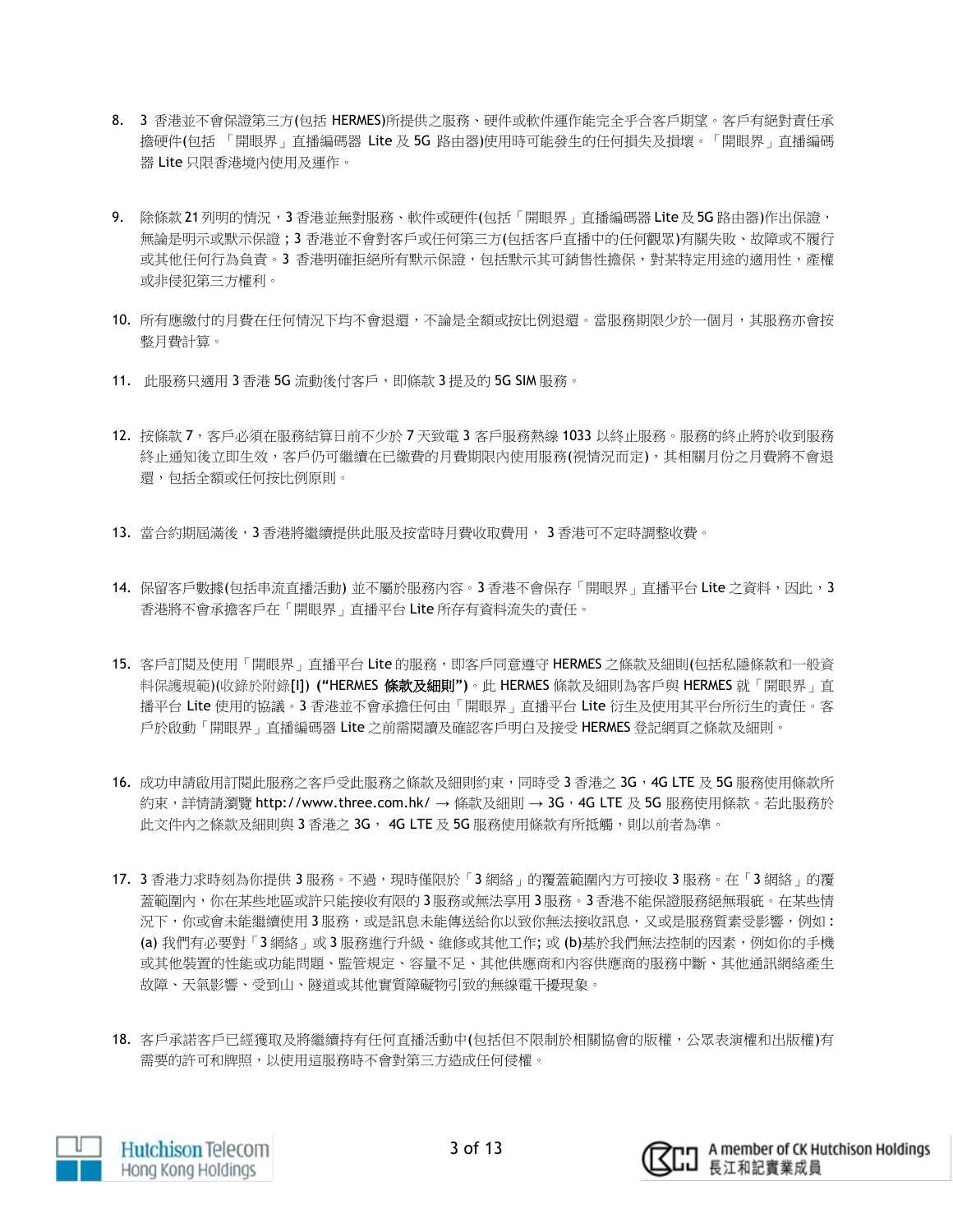- 19. 客戶同意3香港向HERMES提供客戶流動戶口號碼,電郵地址,月結單截數日及編碼器序號,以啟動及提供服務。
- 20. 客戶完成訂閱服務後預期 6 星期內可領取「「開眼界」直播編碼器 Lite 及 5G 路由器(如適用)。此領取日期可能受 存貨量或任何 3 香港無法控制的因素所影響。
- 21. HERMES 直播編碼器 Lite 之保養服務將由 HERMES 提供,惟仍須遵守附錄[II]隨附的規範和保養服務中規定的條款 及細則。保養期將由 HERMES 通知客戶能夠啟動「「開眼界」直播編碼器 Lite 的日期開始。
- 22. 兩者如有歧異, 概以英文本為準。
- 23. 客戶可透過以下途徑得到客戶服務支援:
	- (i) 專用網址 https://lite.hermeslive.com
	- (ii) 商業 Whatsapp 98415766
	- (iii) Twitter 帳戶 (公告) https://twitter.com/HermesLite
	- (iv) 電郵查詢帳戶 lite@hermeslive.com



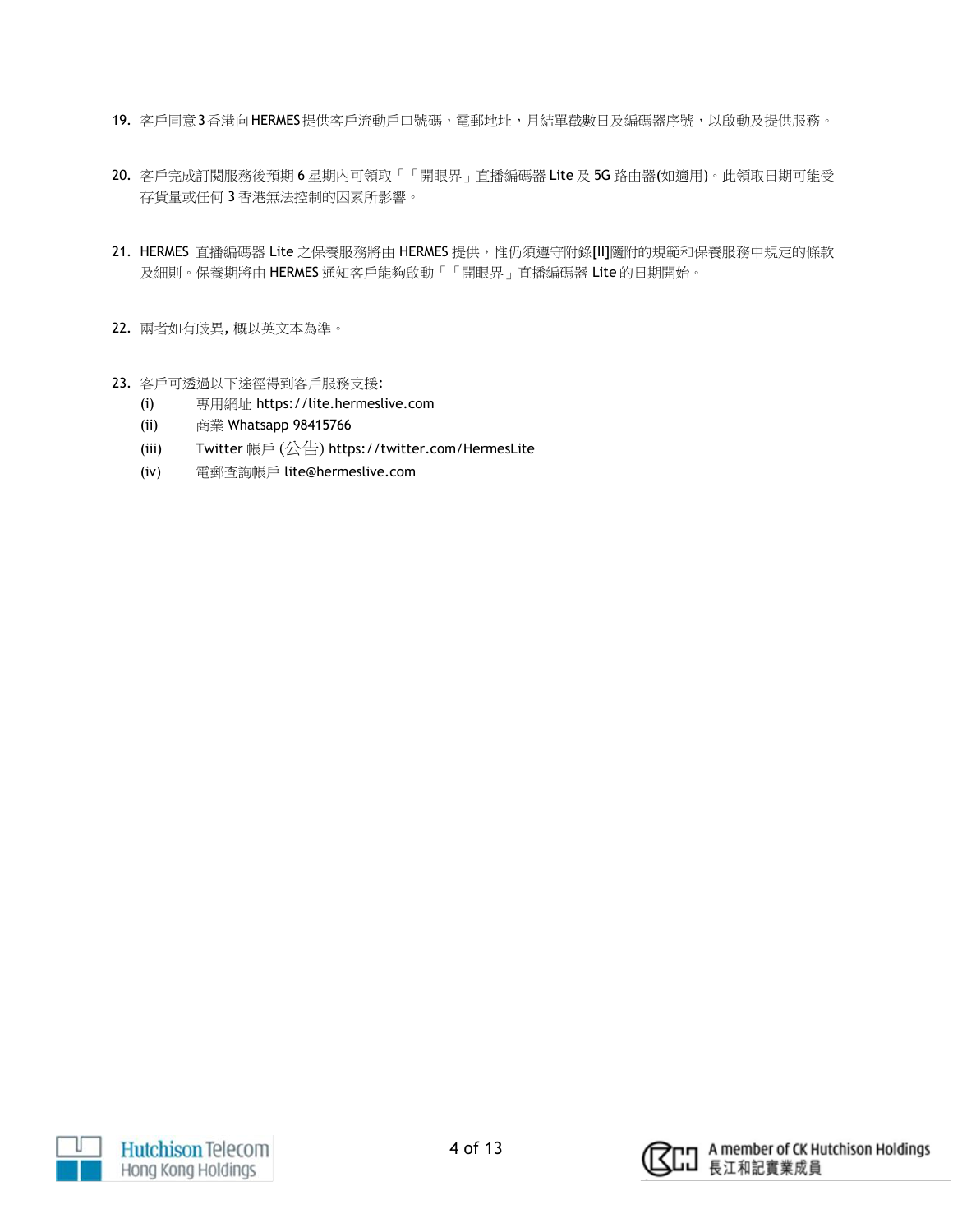# 附錄**[I] "HERMES** 條款及細則**"**

# **Use of HERMES Live Platform Lite, HERMES Live Encoder Lite and HERMES Live Operator Terms and Conditions:**

# 1. About our terms

HERMES provides a one-stop broadcast grade end-to-end solution with professional live streaming encoder, operator app and platform. Your transactions and any other use of features including but not limited to the pay-per-view feature are subject to these Terms of Service ("Service Terms").

- a. By accessing or using HERMES LIVE Platform Lite, HERMES LIVE Encoder Lite and HERMES LIVE Operator (collectively, "HERMES Services") or otherwise indicating your consent, you agree to be bound by these Service Terms.
- b. HERMES has no power or authority to bind, contract or commit any Viewer with respect to the use of any ticket event broadcasted by Customer or the Content thereof via HERMES Live Platform Lite and such ticket event and Content are deemed to be directly sold and distributed by Customer to the Viewers. Any dispute regarding the ticket event (including refund) shall be resolved directly between the Customer and the Viewers and HERMES is not part of the arrangement between the Customer and the Viewers.
- c. Customer must set out on the applicable pages of the HERMES Live Platform Lite the ticket price for any ticket event offered to Viewer by Customer, payment terms and any specific conditions relating to the Content.
- d. HERMES does not define sales terms and conditions for any ticket event or the Content thereof offered to Viewer by Customer.
- e. Customer is solely responsible for resolving any dispute with Viewer whatsoever.
- f. Customer is solely liable for refund of ticket or replacement of Content that is reasonably requested or demanded by a Viewer.
- g. Customer agrees to indemnify and hold harmless HERMES for any third party claims, actions or suits, as well as any related expenses, liabilities, damages, settlements, legal costs or other fees arising from the Customer's use or misuse of the HERMES Services, or a violation of any Service Terms.
- h. Customer assumes all risks associated with the use of the HERMES Services. In no event shall HERMES (including but not limited to its employees, agents, subcontractors, business partners, service providers or any relevant authors and/or copyright holders) be liable for claims, damages or other liability arising from, out of, or in connection with the HERMES Services. Customer is solely responsible for determining the appropriateness of use and assumes all risks associated with its use of the HERMES Services (or its parts or source codes thereof), including but not limited to the risks of program errors, damage to equipment, loss of data or software programs, or unavailability or interruption of operations.

#### Definitions:

"3HK" means Hutchison Telephone Company Limited;

"Customer" means a third-party user of the HERMES Services through subscription of 5G Live Up Broadcast Service offered by 3HK;

"Viewer" means a third-party user who access to HERMES Live Platform Lite or who has paid to watch a live performance comprising the Content streamed by the Customer via the HERMES LIVE Platform;

"Content" means any content, text, images, video, audio, sound recordings, video synchronized with sound recordings and their audiovisual works, or other information or material provided, or otherwise made accessible through the HERMES Live Platform Lite;

"Registration" means successfully completion of opening an account with HERMES including without limitation acceptance of these Service Terms and "Register" or "Registering" shall take the same meaning;

"Service Terms" means these terms of use as updated by HERMES from time to time;

"We" means HERMES Live Technology Limited (and "us", "HERMES" shall have the same meaning; and

"User" or "you" means the person accessing or using the HERMES Services (and "yours" shall have the same meaning).

- 2. Your Account and Using the HERMES Live Platform Lite
	- The platform is for your personal use only and you are not entitled to transfer your rights or duties detailed herein to a third party. You will need to Register and the information you provide to us during your Registration and further upon using the platform has to be true, accurate, and complete in all respects, and you agree to ensure that it remains to be the case at all times. You agree not to impersonate other individuals and to refrain from choosing names that are





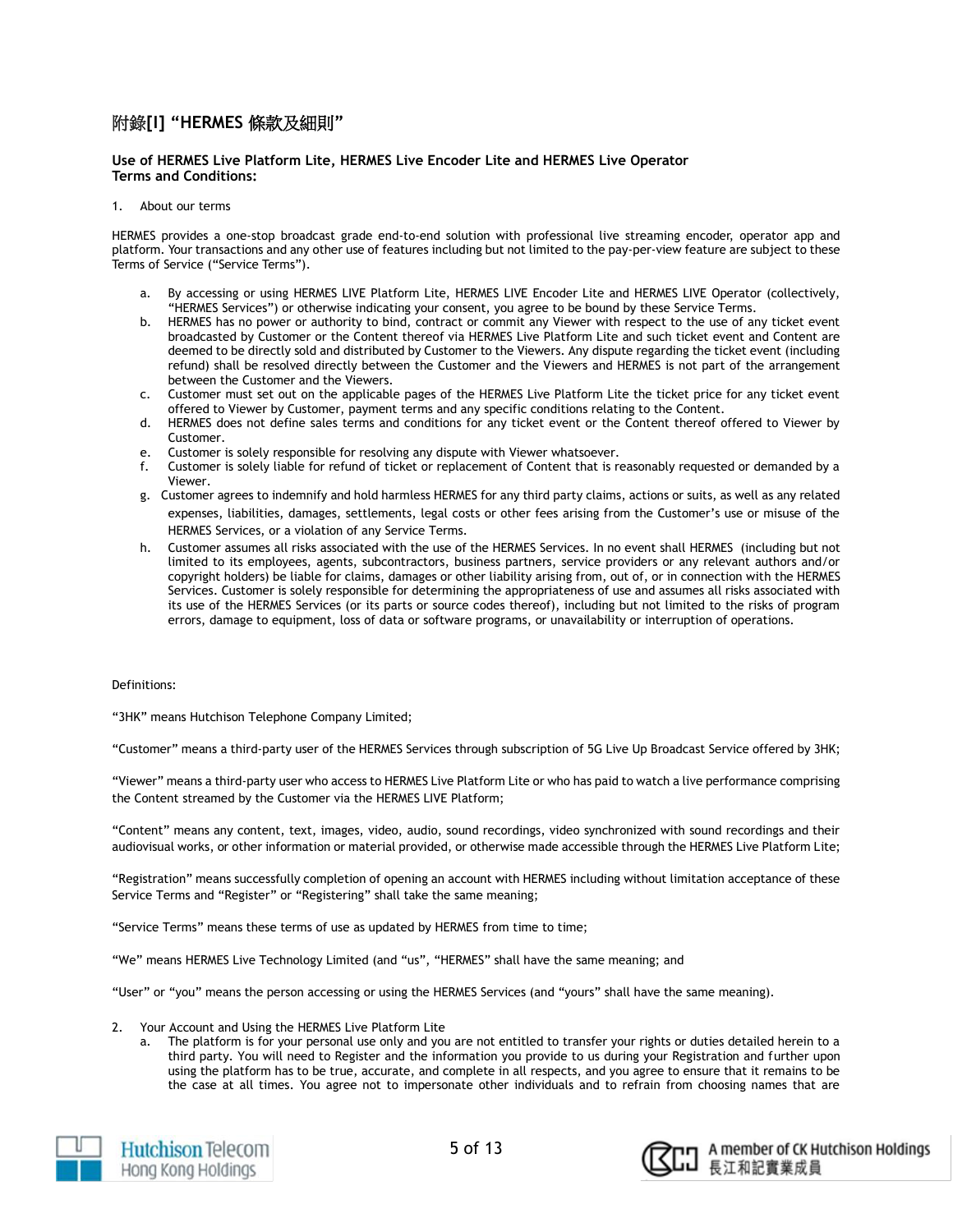offensive or that violate the legal rights of others. HERMES reserves the right to cancel your account, or prevent or suspend your access to the platform in the event of violations of this clause and/or the Service Terms.

- b. You are not entitled to use the platform and access the Content unless you have the power to enter into a binding contract with us and are not barred from doing so under any applicable laws.
- c. You agree that you are solely responsible for:
- i. All the activity on your account;
- ii. All costs and expenses you may incur in relation to your use of the platform; and
- iii. Keeping your password and other Account details confidential.
- 3. Your Privacy and personal information
	- a. Your privacy and personal information are important to us. Any personal information that you provide to us will be dealt with in line with our privacy policy, which explains what personal information we collect from you, how and why we collect, store, use and share such information, your rights in relation to your personal information and how to contact us and supervisory authorities in the event you have a query or complaint related to the use of your personal information.
	- b. Our privacy policy, which will be updated from time to time, is available at [ https://lite.hermeslive.com/Privacy ] (the "privacy policy").
- 4. Our Intellectual Property
- a. HERMES retains all ownership and other intellectual property rights and interests in and relating to any and all object and source code, designs, ideas, know-how, methodologies, technologies, techniques, viewership data and documentation materials created, developed or used in HERMES Services or derivative works thereof.
- 5. Your Intellectual Property
- a. You retain ownership of any intellectual property rights that you hold in your Content. However, to enable the services we do require you to grant certain rights to us. When you submit Content to the platform or via the HERMES Services, you agree to the following terms:
	- i. You give HERMES a worldwide license to use, host, store, reproduce, modify, create derivative works (such as those resulting from translations, adaptations or other changes we make so that your Content works better with our services), communicate, publish, publicly perform, publicly display such Content. The rights you grant in this license are for the limited purpose of operating, promoting and improving our services, and to develop new ones. The license continues even if you stop using our services. Make sure you have the necessary rights to grant us this license for any content that you submit to platform.
	- ii. You are solely responsible for all submissions that you post or upload. We are not responsible for any submissions nor do we endorse any opinion contained in any submission. You agree that if anyone bring a claim against us related to any submission that you post or upload, then, to the extent permissible under applicable laws, you will indemnify and hold us harmless from and against all damages, losses, and expenses of any kind (including reasonable attorney fees and costs) arising out of such claim.
	- iii. You have obtained and will continue to maintain all necessary consents and licences for any live broadcasting even (including but not limited to those in relation to copyright, public performance right and publishing right from the relevant collecting societies).
- 6. Fees and Payments

3HK will invoice and collect on our behalf the service charges from you for your use of HERMES Services. We or 3HK will collect the pay-per-view charges from Viewers for onward payment to you after deduction of the relevant collection fee and other applicable charges.

7. Restrictions

When you use the HERMES Live Platform Lite, you may not (or attempt to):

- a. use the platform in an illegal manner or for an illegal purpose;
- b. share your account password with someone else or otherwise allow them to access any HERMES Services pay-per-view event;
- c. copy, sell, rent, or sublicense any Content to any third party apart from the Viewers who have paid for the ticket event;
- d. circumvent, reverse-engineer, modify, disable, or otherwise tamper with any security technology that HERMES uses to protect the HERMES Services (including pay-per-view service) or encourage or help anyone else to do so;
- e. access the HERMES Services other than by means authorized by HERMES; or
- f. remove any proprietary notices or labels on HERMES Services or any part thereof.



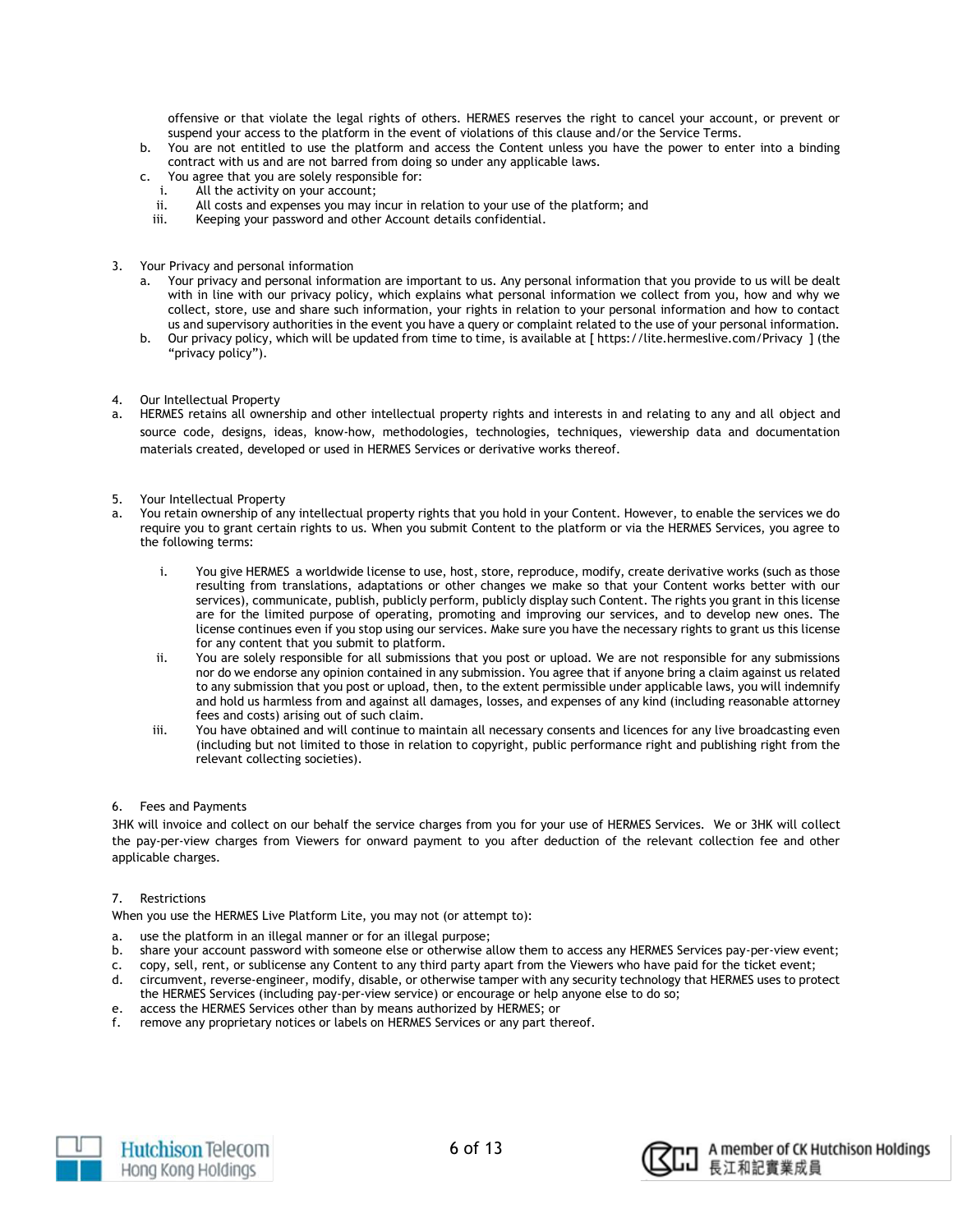- 8. Disclaimer of warranties and limitation of liability
- a. In no event shall HERMES be liable for (i) economic loss which shall include loss of profit, business revenue, goodwill and anticipated savings; (ii) damages in respect of special, indirect or consequential loss or damage of any kind; and/or (iii) any claim made against Customer by any third party or person.
- b. Without prejudice to other terms and notwithstanding any provisions which may suggest to the contrary, HERMES's maximum aggregate liability under or in connection with the service to you, tort (including negligence) or otherwise, including under any indemnity, shall in no circumstances exceed the amount of the service charges paid by you pursuant to your use of HERMES Services.

# 9. Events beyond our control

HERMES shall be under no liability in respect to any failure of network operation, loss of software, application programs or computer held data of any kind or any other defect arising out of any acts, omissions or negligence of any third party (including but not limited to those of HERMES, its employees, agents or sub-contractors) which is beyond HERMES's reasonable control.

#### 10. Rights of third parties

No one other than a party to these Service Terms has any right to enforce any of these Terms.

# 11. Variation

HERMES reserves the right, at sole discretion, to modify or replace any of the terms in these Service Terms, or change, suspend, or discontinue the HERMES Services (including without limitation, the availability of any feature, database, or content) at any time. In addition, some services offered through the platform may be subject to additional terms and conditions promulgated by HERMES from time to time; and your use of such services is subject to those additional terms and conditions, which are incorporated into these Service Terms. However, changes addressing newly available features of the HERMES Services may be effective immediately. Changes will only apply going forward. Our updated Service Terms will be displayed on the platform and by continuing to use and access the platform following such changes, you agree to be bound by any variation made by us. An online and current version of the terms and conditions can be found at link -[\[https://lite.hermeslive.com/Terms\]](https://lite.hermeslive.com/Terms).

# 12. Links to Other Websites

Our Service may contain links to third-party web sites or services that are not owned or controlled by HEMRES. HERMES has no control over, and assumes no responsibility for, the content, privacy policies, or practices of any third party web sites or services. You further acknowledge and agree that HERMES shall not be responsible or liable, directly or indirectly, for any damage or loss caused or alleged to be caused by or in connection with use of or reliance on any such content, goods or services available on or through any such web sites or services. We strongly advise you to read the terms and conditions and privacy policies of any thirdparty web sites or services that you visit.

# 13. Governing Law

These Terms shall be governed and construed in accordance with the laws of Hong Kong, without regard to its conflict of law provisions. Our failure to enforce any right or provision of these Terms will not be considered a waiver of those rights. If any provision of these Terms is held to be invalid or unenforceable by a court, the remaining provisions of these Terms will remain in effect. These Terms constitute the entire agreement between us regarding our Service, and supersede and replace any prior agreements we might have between us regarding the Service.

#### 14. Severability

If any clause in these Service Terms (or part thereof) is or become illegal, invalid or unenforceable under applicable laws, but would be legal, valid and enforceable if the clause or some part of it was deleted or modified (or the duration of the relevant clause reduced), the relevant clause (or part thereof) will apply with such deletion or modification as may be required to make it legal, valid and enforceable, and the parties will promptly and in good faith seek to negotiate a replacement provision consistent with the original intent of the Service Terms as soon as possible.



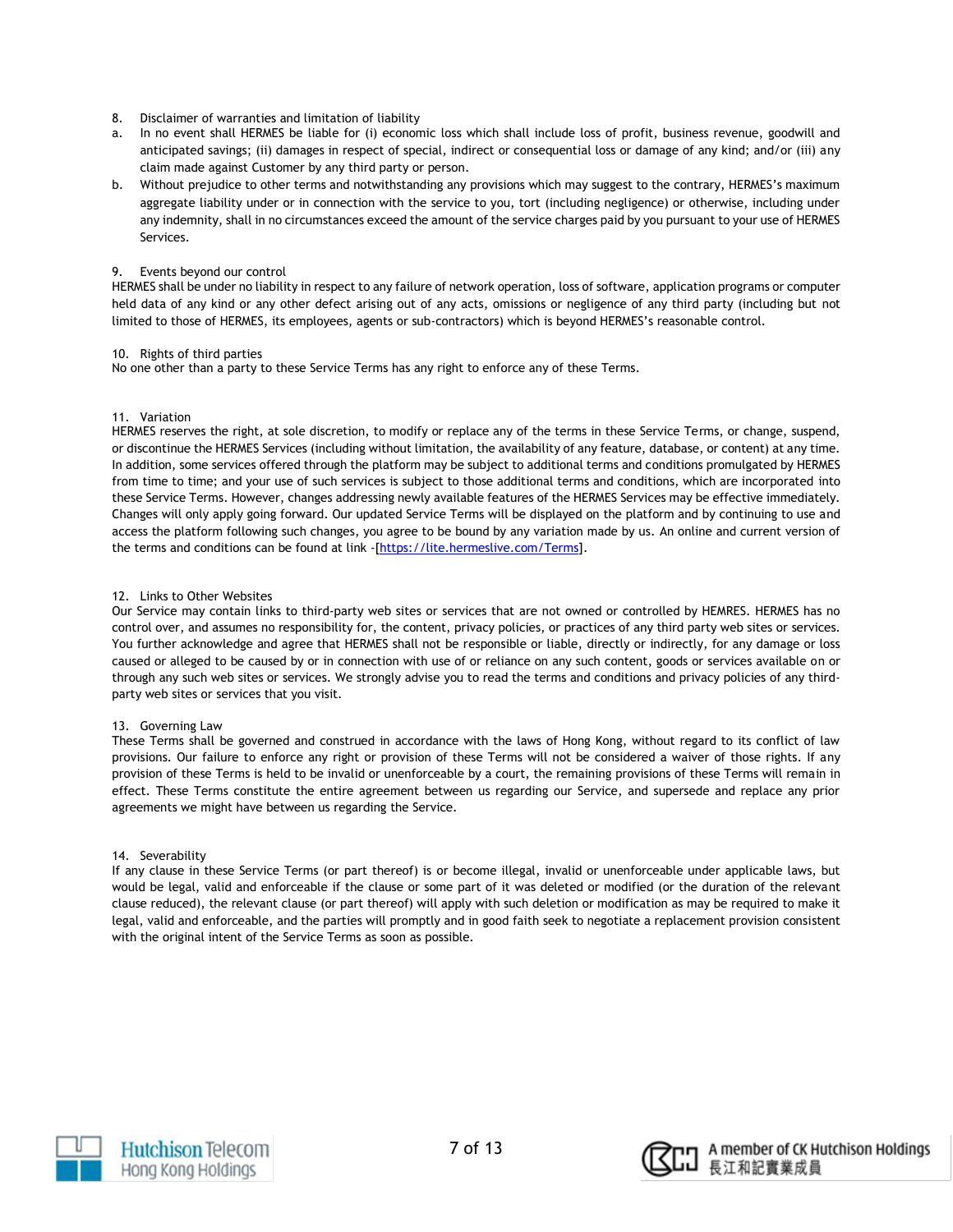#### **Privacy Policy of HERMES Live Platform Lite**

HERMES Live Technology Limited ("us", "we", or "our") operates the HERMES Live Platform Lite (the "Service").

This page informs you of our policies regarding the collection, use and disclosure of Personal Information when you use our Service.

We will not use or share your information with anyone except as described in this Privacy Policy.

We use your Personal Information for providing and improving the Service. By using the Service, you agree to the collection and use of information in accordance with this policy. Unless otherwise defined in this Privacy Policy, terms used in this Privacy Policy have the same meanings as in our Terms and Conditions.

#### **Information Collection And Use**

While using our Service, we may ask you to provide us with certain personally identifiable information that can be used to contact or identify you. Personally identifiable information may include, but is not limited to, your email address, name, phone number, postal address, other information ("Personal Information").

#### **Log Data**

We may also collect information that your browser sends whenever you visit our Service or when you access the Service by or through a mobile device ("Log Data").

This Log Data may include information such as your computer's Internet Protocol ("IP") address, browser type, browser version, the pages of our Service that you visit, the time and date of your visit, the time spent on those pages and other statistics.

When you access the Service by or through a mobile device, this Log Data may include information such as the type of mobile device you use, your mobile device unique ID, the IP address of your mobile device, your mobile operating system, the type of mobile Internet browser you use and other statistics.

In addition, we may use third party services such as Google Analytics that collect, monitor and analyze this type of information in order to increase our Service's functionality. These third party service providers have their own privacy policies addressing how they use such information.

#### **Location information**

We may use and store information about your location, if you give us permission to do so. We use this information to provide features of our Service, to improve and customize our Service. You can enable or disable location services when you use our Service at anytime, through your mobile device settings.

#### **Cookies**

Cookies are files with small amount of data, which may include an anonymous unique identifier. Cookies are sent to your browser from a web site and stored on your computer's hard drive.

We use "cookies" to collect information. You can instruct your browser to refuse all cookies or to indicate when a cookie is being sent. However, if you do not accept cookies, you may not be able to use some portions of our Service.

#### **Behavioral Remarketing**

We may use remarketing services to advertise on third party web sites to you after you visited our Service. We, and our third party vendors, use cookies to inform, optimize and serve ads based on your past visits to our Service. Below are a few examples:

Google

Google AdWords remarketing service is provided by Google Inc.

You can opt-out of Google Analytics for Display Advertising and customize the Google Display Network ads by visiting the Google Ads Settings page: <https://www.google.com/settings/ads>



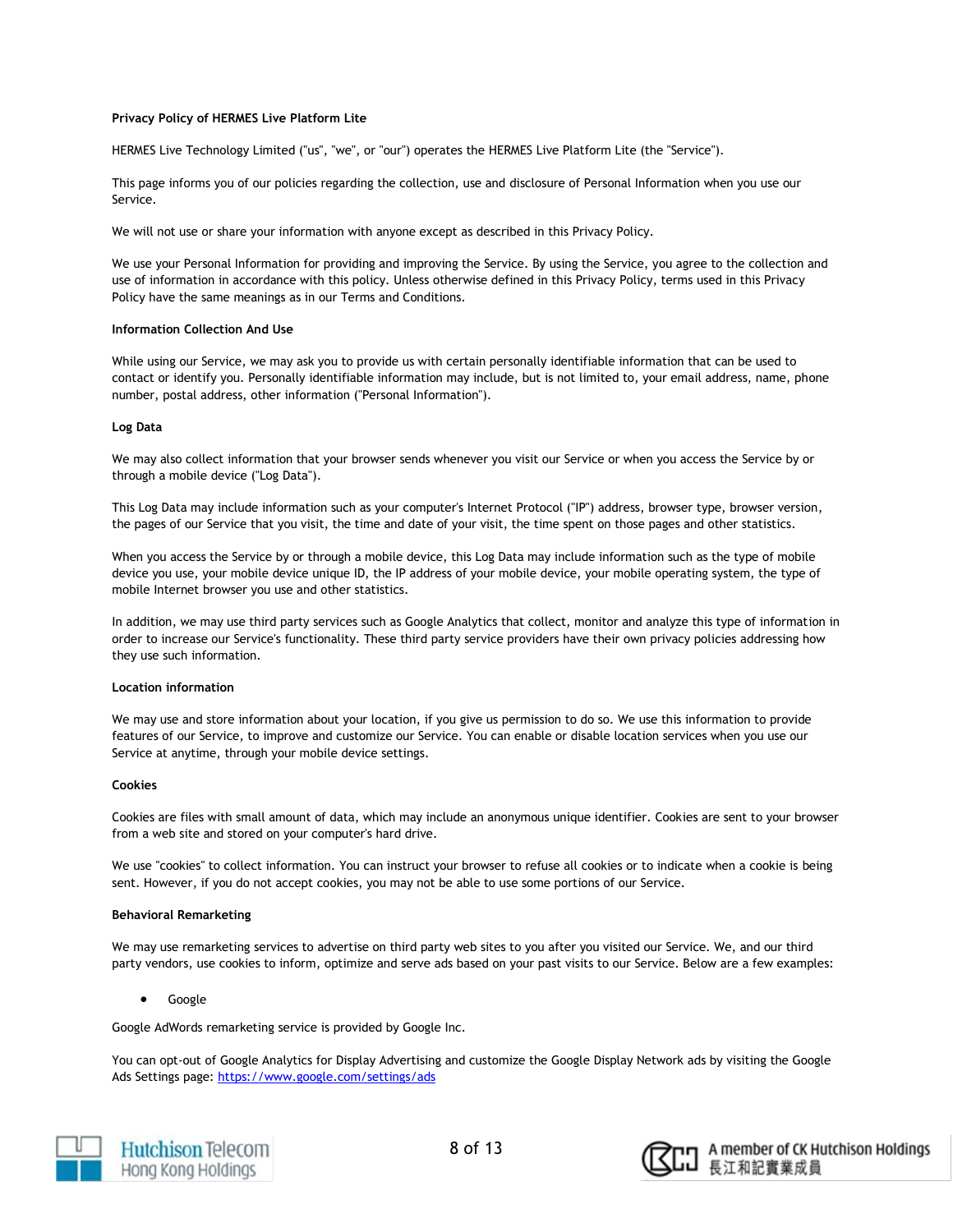Google also recommends installing the Google Analytics Opt-out Browser Add-on - <https://tools.google.com/dlpage/gaoptout> for your web browser. Google Analytics Opt-out Browser Add-on provides visitors with the ability to prevent their data from being collected and used by Google Analytics.

For more information on the privacy practices of Google, please visit the Google Privacy & Terms web page: <https://www.google.com/intl/en/policies/privacy/>

**•** Twitter

Twitter remarketing service is provided by Twitter Inc.

You can opt-out from Twitter's interest-based ads by following their instructions: <https://support.twitter.com/articles/20170405>

You can learn more about the privacy practices and policies of Twitter by visiting their Privacy Policy page: <https://twitter.com/privacy>

# Facebook

Facebook remarketing service is provided by Facebook Inc.

You can learn more about interest-based advertising from Facebook by visiting this page: <https://www.facebook.com/help/164968693837950>

To opt-out from Facebook's interest-based ads follow these instructions from Facebook: <https://www.facebook.com/about/ads/#568137493302217>

Facebook adheres the Self-Regulatory Principles for Online Behavioral Advertising established by the Digital Advertising Alliance. You can also opt-out from Facebook and other participating companies through the Digital Advertising Alliance in the USA [https://www.aboutads.info/choices/,](https://www.aboutads.info/choices/) the Digital Advertising Alliance of Canada in Canada <https://youradchoices.ca/> or the European Interactive Digital Advertising Alliance in Europe [https://www.youronlinechoices.eu/,](https://www.youronlinechoices.eu/) or opt-out using your mobile device settings.

For more information on the privacy practices of Facebook, please visit Facebook's Data Policy: <https://www.facebook.com/privacy/explanation>

#### **Service Providers**

We may employ third party companies and individuals to facilitate our Service, to provide the Service on our behalf, to perform Service-related services or to assist us in analyzing how our Service is used.

These third parties have access to your Personal Information only to perform these tasks on our behalf and are obligated not to disclose or use it for any other purpose.

#### **Communications**

We may use your Personal Information to contact you with newsletters, marketing or promotional materials and other information that may be of interest to you. You may opt out of receiving any, or all, of these communications from us by following the unsubscribe link or instructions provided in any email we send or by contacting us.

#### **Compliance With Laws**

We will disclose your Personal Information where required to do so by law or subpoena or if we believe that such action is necessary to comply with the law and the reasonable requests of law enforcement or to protect the security or integrity of our Service.

# **Security**

The security of your Personal Information is important to us, but remember that no method of transmission over the Internet, or method of electronic storage is 100% secure. While we strive to use commercially acceptable means to protect your Personal Information, we cannot guarantee its absolute security.



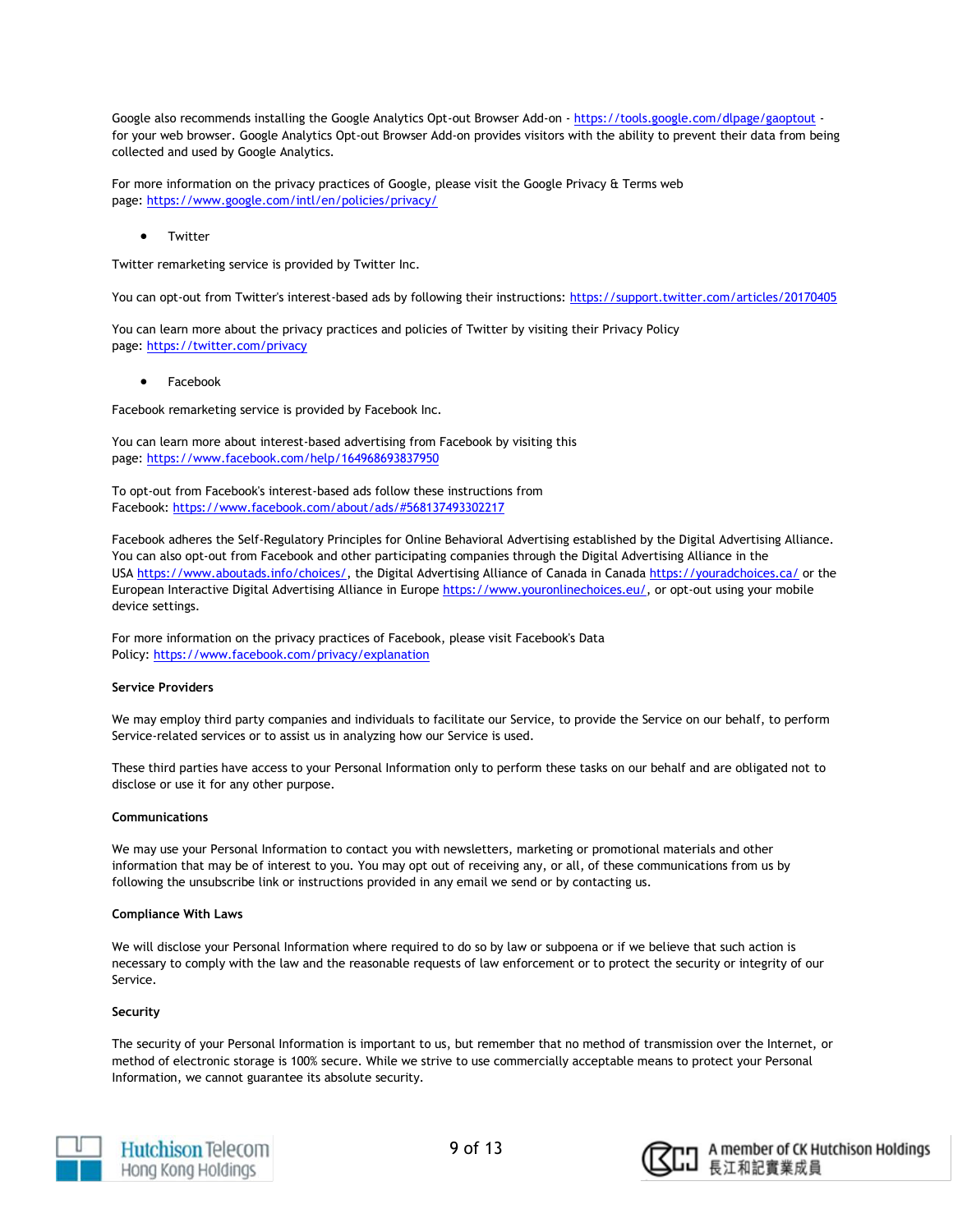#### **International Transfer**

Your information, including Personal Information, may be transferred to — and maintained on — computers located outside of your state, province, country or other governmental jurisdiction where the data protection laws may differ than those from your jurisdiction.

If you are located outside Hong Kong and choose to provide information to us, please note that we transfer the information, including Personal Information, to Hong Kong and process it there.

Your consent to this Privacy Policy followed by your submission of such information represents your agreement to that transfer.

#### **Links To Other Sites**

Our Service may contain links to other sites that are not operated by us. If you click on a third party link, you will be directed to that third party's site. We strongly advise you to review the Privacy Policy of every site you visit.

We have no control over, and assume no responsibility for the content, privacy policies or practices of any third party sites or services.

#### **Children's Privacy**

Our Service does not address anyone under the age of 13 ("Children").

We do not knowingly collect personally identifiable information from children under 13. If you are a parent or guardian and you are aware that your Children has provided us with Personal Information, please contact us. If we become aware that we have collected Personal Information from a children under age 13 without verification of parental consent, we take steps to remove that information from our servers.

# **Changes To This Privacy Policy**

We may update our Privacy Policy from time to time. We will notify you of any changes by posting the new Privacy Policy on this page.

You are advised to review this Privacy Policy periodically for any changes. Changes to this Privacy Policy are effective when they are posted on this page.





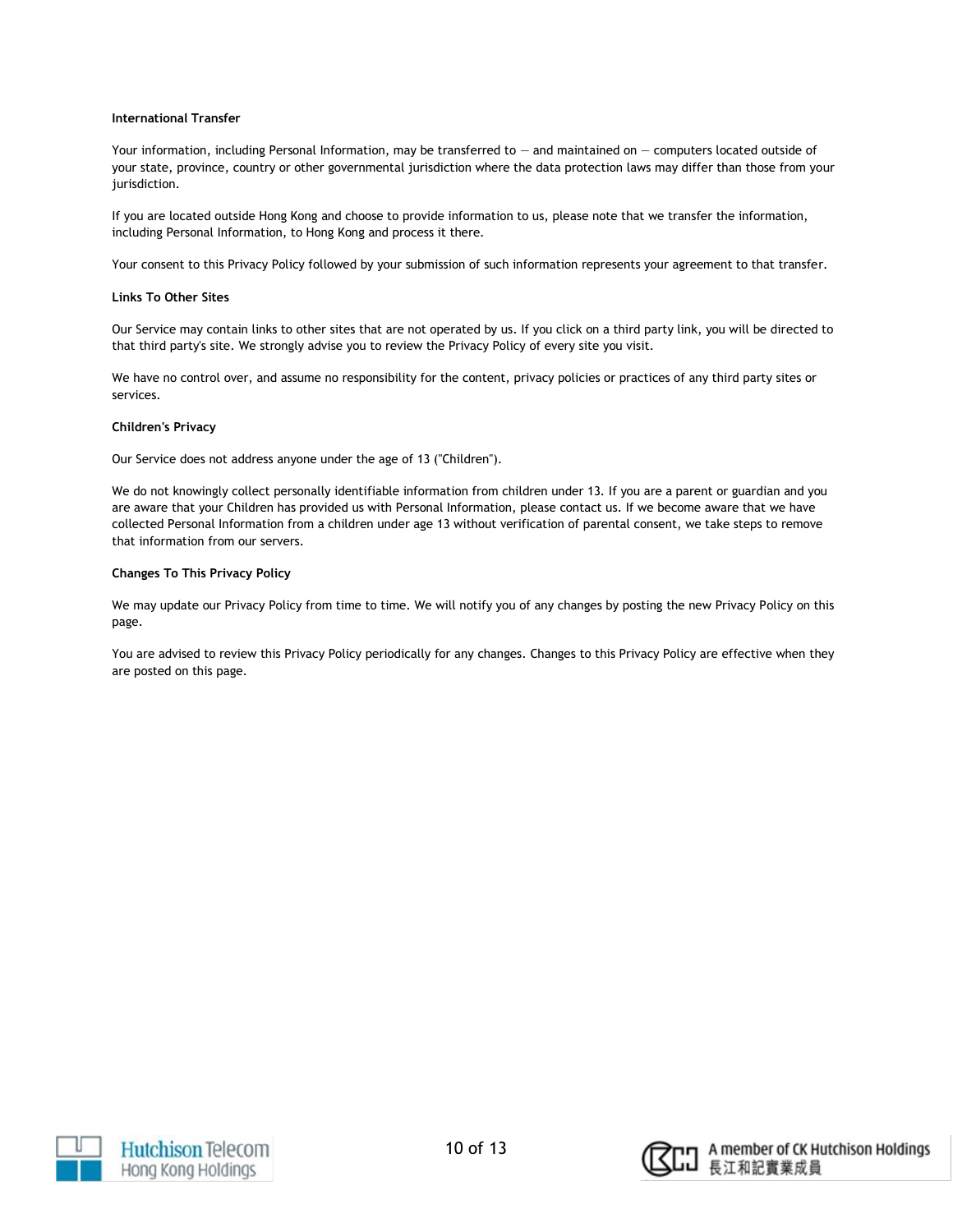#### **GDPR Compliance Statement**

#### **General Data Protection Regulation (GDPR)**

The European Union's (EU) General Data Protection Regulation (GDPR) is effective from May 25, 2018. The GDPR is a new regulation that enables greater data protection for individuals across the Europe, which the EU citizens have a degree of control over their personal data and the regulation governs the companies controlling or processing the data.

HERMES Live Technology Limited ("we", or "our") is taking appropriate measures towards GDPR to help ensure our customers benefit from increased control and clarity with the consent to process the personal data and with the compliance to the GDPR.

#### **Our Commitment**

HERMES Live Technology Limited as a Data Processor, is committed to comply with the GDPR regulations with the following principles:

*Due diligence* – We are committed to comply with the GDPR regulations, process personal information fairly and lawfully and will be aware of the law changes to the GDPR

*Consent for processing data* – We will only process the personal data on behalf of the customer with the consent from the customer

*Data retention* – We will only store the personal data within the agreed data retention period

*Right to be Forgotten* – EU citizens have their rights to erase the personal data when it is no longer being processed

*Data breaches reporting* – We will notify a personal data breach to the supervisory authority (i.e. Data Protection Controller) and the customer in the event of data breaches

*Children* – We do not engage in any children related business hence no data processing activity for the child is carried out

#### **Data Subject Rights under GDPR**

In response to the key changes for the data subject rights under GDPR, we have made several adjustments associated with the personal data:

#### Breach Notification

We will notify the supervisory authority (i.e. Data Protection Controller) and the customers within 72 hours without undue delay after first becoming aware of a data breach. For the details, please see the Data Breaches Reporting section below.

#### Right to Access

We will obtain the confirmation from the customers (i.e. Data Controller) for any personal data being processed and explain where and what purpose of processing the data to the customers.

#### Right to be Forgotten

We will erase the personal data and cease further dissemination of the data after the agreed data retention period or upon requests.

#### Data Portability

We will provide a method for the data portability to transmit the personal data to another controller in a human readable format.

#### Privacy by Design

We will take the privacy into our system design such that the data absolutely necessary for the completion of its duties (data minimization) is held and processed and the system limits the access to personal data to those needing to act out the processing.



**Hutchison Telecom** Hong Kong Holdings

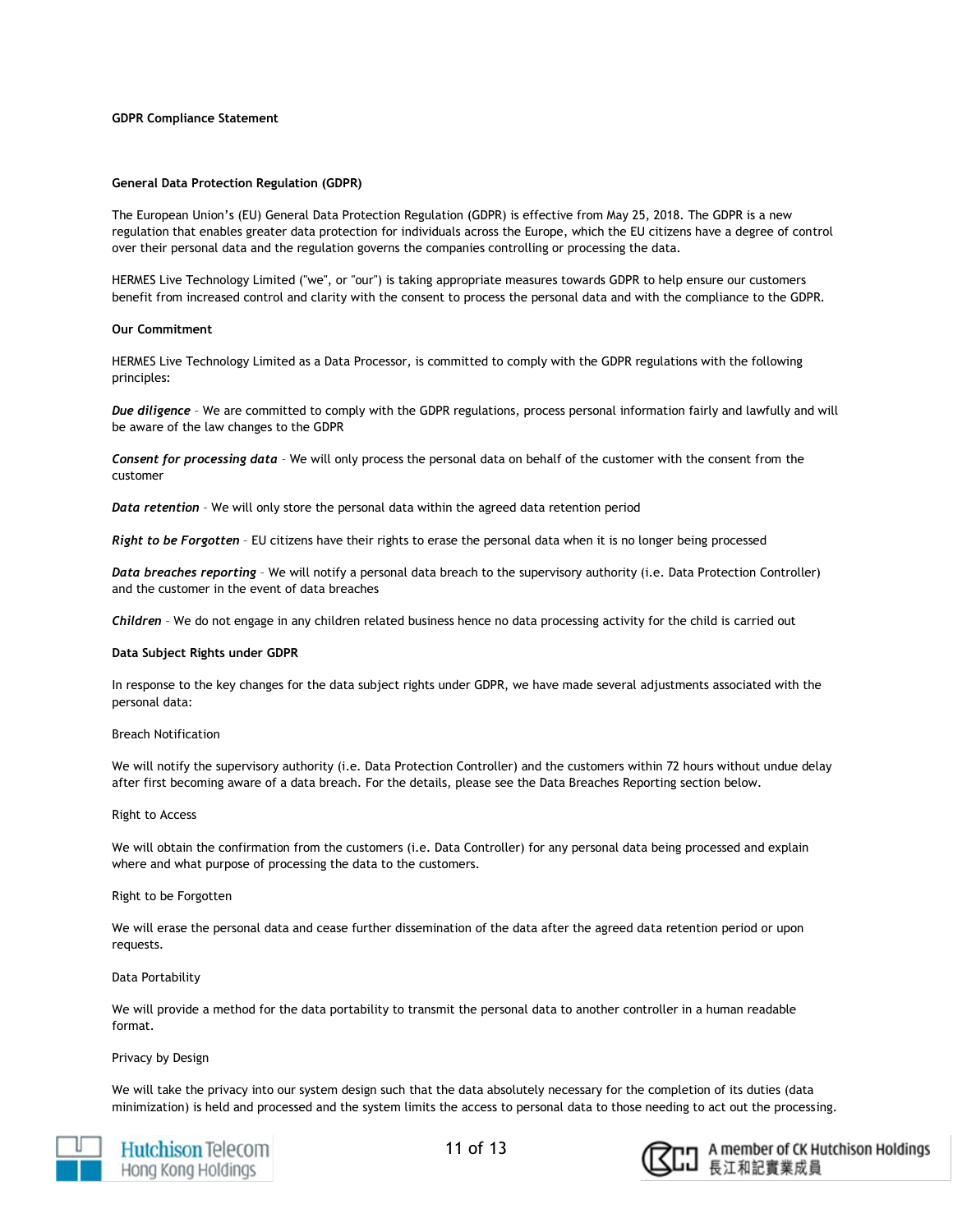#### **Our Compliance Plan**

In order to be GDPR compliance, there is a collaborative effort between HERMES Live Technology Limited and the customers: We have the Data Processor responsibility while the customer has the Data Controller responsibility. We take the customers' compliance requirements, privacy and security seriously.

For the compliance, we periodically review and update our internal process, privacy policies and system. We liaise with our vendors and suppliers to ensure both the Data Controller and Data Processor comply with the GDPR regulations.

Regarding the privacy, we respect and understand the importance of the privacy and we have updated our Privacy [Policy](https://lite.hermeslive.com/en-us/Privacy) and [Terms and Conditions](https://lite.hermeslive.com/en-us/Terms) in line with the GDPR requirements. On the other hand, we asses any risks associated with privacy for our vendors holding personal data.

As with the data security and protection, we are in the process of obtaining the accredited ISO/IEC 27001 for the Information Security Management in 2020 to maintain industry standard security over the data it processes, which will be managed by the Certified Information System Security Professionals (CISSP).

#### **Data Breaches Reporting**

We have appropriate procedures in place to detect, report and investigate a personal data breach (i.e. a security breach that leads to the accidental or unlawful destruction, loss, alternation, unauthorized disclosure of, or access to, personal data transmitted, stored or otherwise processed). In the event of data breaches, we will notify the breach incident to the supervisory authority (i.e. Data Protection Controller) and the customer. The following information of the breach incident shall be provided:

- The contact details of the responsible person for the data protection compliance
- The detailed description of the breach incident (e.g. date, time, victims, reason, etc.)
- Any remedial action taken to mitigate the effects of the breach incident when a personal data breach is detected

# **Data Protection Officer**

There is no Data Protection Officer as we are not public authorities or organizations that engage in large scale systematic monitoring nor large scale processing of sensitive personal data.

### **Changes to This Statement**

We may update this statement from time to time. We will notify you of any changes by posting the new statement on this page. For more information regarding the privacy of personal data, please visit our [Privacy Policy.](https://lite.hermeslive.com/en-us/Privacy)

You are advised to review this statement periodically for any changes. Changes to this statement are effective when they are posted on this page.